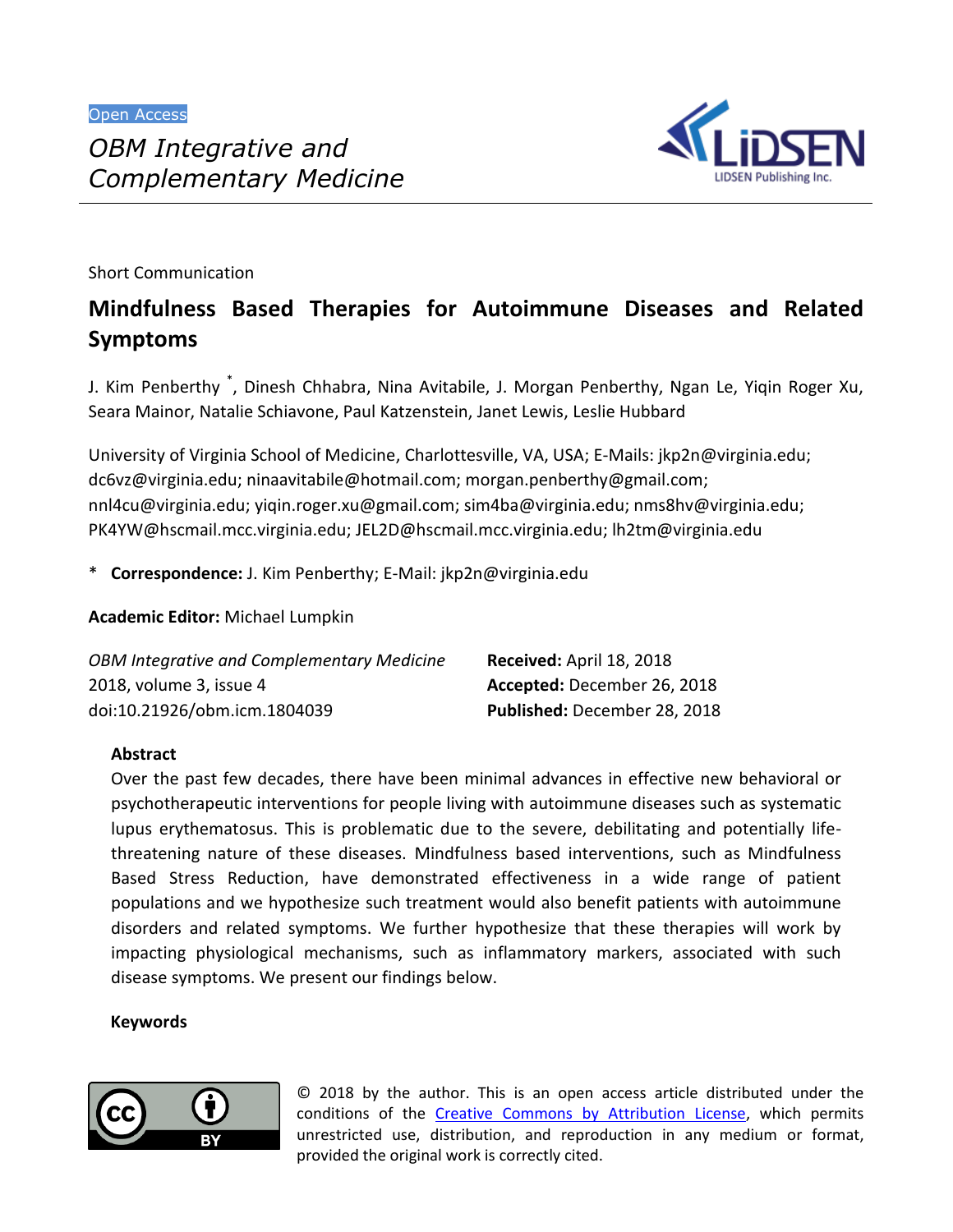Mindfulness; autoimmune disorders; mind-body; MBSR; MBCT

#### **1. Introduction**

Autoimmune disorders are a group of conditions in which structural or functional damage to cells/tissues/organs/organ systems is produced by the correlation of immunologically competent cells or antibodies against the normal component of the body. There are multiple autoimmune diseases known to modern medicine, including inflammatory diseases such as rheumatoid arthritis, psoriatic arthritis, and multiple sclerosis, among others. Specific symptoms associated with these diseases include chronic fatigue, joint and other pain, swelling, skin rashes, and anemia [1]. Symptoms range from subtle to life-threatening, often wax and wane, and impact multiple organ systems [1]. Autoimmune disease appears to be on the rise [2]. According to Nakawaza [2], type 1 diabetes increased by 23% between 2001 and 2009. The incidence of celiac disease, a condition where the body's immune system attacks the small intestine, is also on the rise according to the U.S. National Institutes of Health and the University of Chicago Celiac Disease Center [3]. Patients with autoimmune disorders often suffer from additional neuropsychiatric and psychological comorbidities [4-6]. For example, throughout their lives, 65% of patients with SLE will be diagnosed with a mood or anxiety disorder, including major depression (47%), specific phobia (24%), panic disorder (16%), obsessivecompulsive disorder (9%), and bipolar disorder (6%) [7]. There is evidence for biological etiologies of neuropsychiatric SLE implicating neuroactive autoantibodies such as anti-ribosomal-P antibodies, antiphospholipid antibodies, anti-glutamate receptor antibodies (a subset of anti-double stranded DNA antibodies that cross react with N-methyl-D-aspartate (NMDA) receptor subunit 2), anti 16-6 idiotype (anti double stranded DNA idiotype), anti-gamma-aminobutyric acid type B receptor (GABAR(B)) antibodies and anti-endothelial cell antibodies [4, 8-10]. However, definitive pathophysiologic mechanisms that explain the breadth of psychiatric and psychological symptoms remains elusive. Overall, the negative psychological impact associated with symptoms may be significant and can exert a considerable negative impact on patients' quality of life [7].

#### **2. Current Treatments**

Treatment of symptoms related to autoimmune disorders is multifaceted and primarily involves education and pharmacologic management of physical symptoms, as well as addressing related cardiovascular risk factors, associated infections, psychological issues, and treatment complications [10-14]. Treatment of psychological issues may be an additional component of care [15, 16]. Contemplative approaches to psychosocial treatment in the form of mindfulness-based interventions (MBIs) are increasing and have been found to be effective in treating both psychological and medical conditions, as well as associated symptoms characterized by intrusive pain, such as arthritis and fibromyalgia [17, 18]. MBI techniques aimed generally at the reduction of psychological symptoms of distress and enhancement of quality of life are used to cultivate the mental quality of mindfulness, an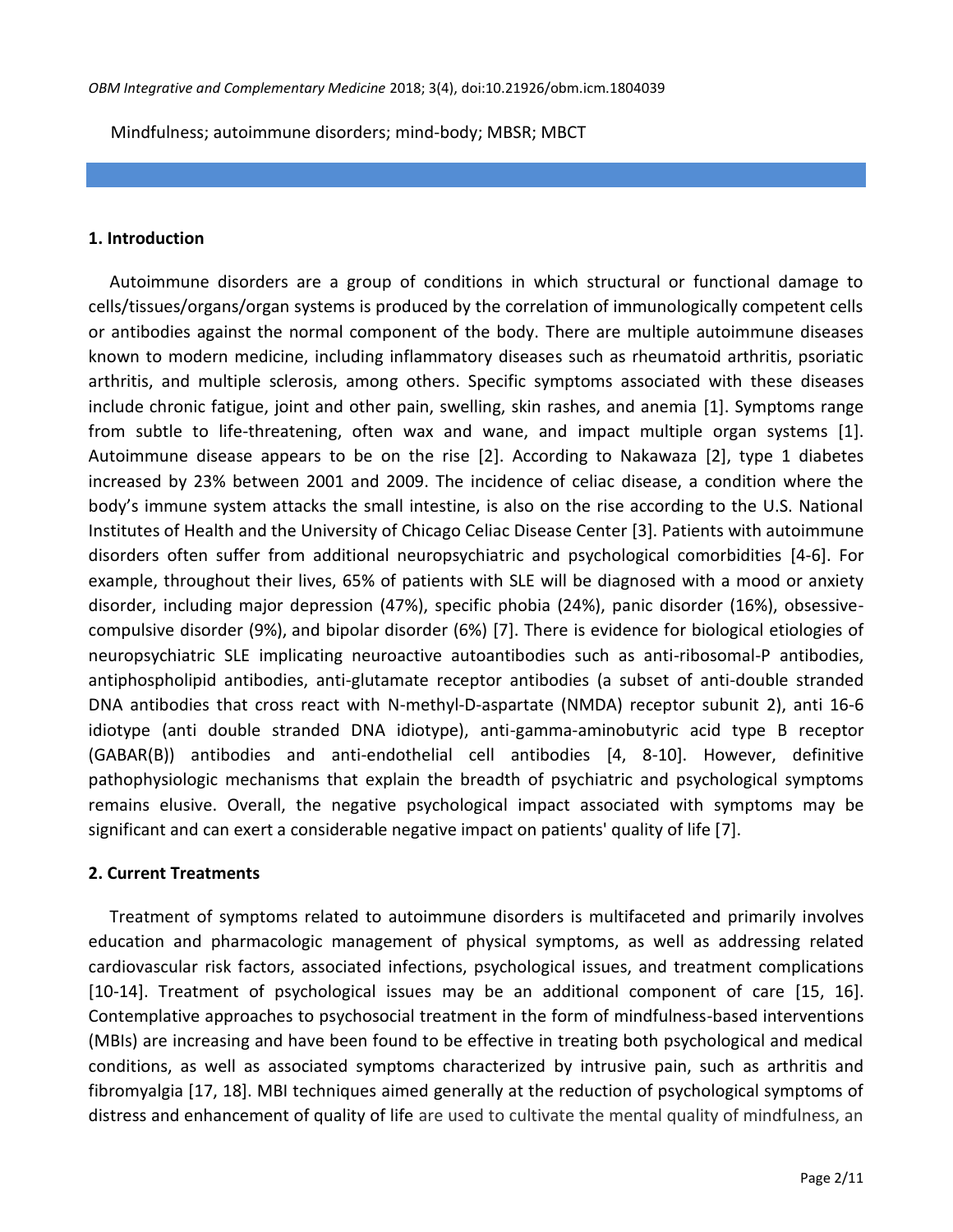open minded, flexible, and nonjudgmental awareness of whatever is happening at each successive moment of perception. The objects of both direct and pre-reflexive perception range from somatic interoceptive, kinesthetic, and proprioceptive experiences (bodily sensations, movements, awareness of breath, etc.) to internal psychological states (feelings, thoughts, images, etc.) as well as external stimuli experienced through the senses. Sustained development of mindful attention to these objects leads to improved self-regulation and orientation to a patients' objective experience [19].

One of the most well-studied mindfulness-based interventions (MBI) is Mindfulness Based Stress Reduction developed by Jon Kabat-Zinn at the University of Massachusetts [19-21]. Rooted in core Buddhist principles that all physiological suffering arises from a judgmental mind, MBSR in a 8-week structured course consisting of weekly two and a half hour group sessions, aims at cultivating the nonjudgmental mental quality of attention, mindfulness, through a variety of experiential contemplative practices including sustained formal meditation (focused attention and open monitoring sitting sessions, hatha yoga, body scan, walking and eating meditation) as well as informal practices that can be incorporated into daily life (momentary pauses in activity, mindful communication, movement). With regular training these practices result in the reduction of the habitual tendency to automatically and compulsively engage in and react to one's own physical and mental states as well as environmental conditions [21].

Additional MBIs based on MBSR have been developed to work more specifically with different populations and conditions. Mindfulness Based Cognitive Therapy (MBCT) [22] was developed as a method for the prevention of relapses of major depression. Like MBSR, MBCT was developed as a secular, clinical intervention that further combines the practice and clinical application of the 8-week mindfulness training with the tools of cognitive therapy that draws a direct correlation between the way events are perceived and feeling about them and, in turn, how one behaves. MBCT therapists teach clients, through practices such as mindfulness meditation and breathing exercises, to be aware and transform negative thought patterns that can cause a downward spiral into a depressed state. Another MBI, Mindfulness Awareness Practices (MAPs [23] is group programming based in MBSR/MBCT models that includes sitting mindfulness meditation exercises, movement, and body scan to promote awareness of self, other, and environment. Duration of MAPs programing varies between 6-8-week long periods with practice sessions gradually lengthening over the course of the program.

Biological markers associated with mindfulness practice include reduced urine cortisol levels and increased number of white blood cells [24]. Mindfulness has been found to reduce anxiety, stress and depression in individuals with chronic physical and mental health conditions [25]. It reduces fatigue and pain, increases quality of life and self-efficacy, and positively impacts various biological and immunological markers in autoimmune disorders such as arthritis, heart disease, diabetes, cancer and asthma [26-29].

Reviews of randomized controlled trials (RCTs) demonstrate that MBIs can exert beneficial effects on stress-related ailments, psychiatric disorders, and disease symptomatology [21]. The research base documenting the effectiveness of MBIs relies heavily on participants' self-reports of their own health status, which can be prone to bias. Additionally, while a more recent, yet relatively small body of literature also exists examining how MBIs affect objective biological markers of human health, there is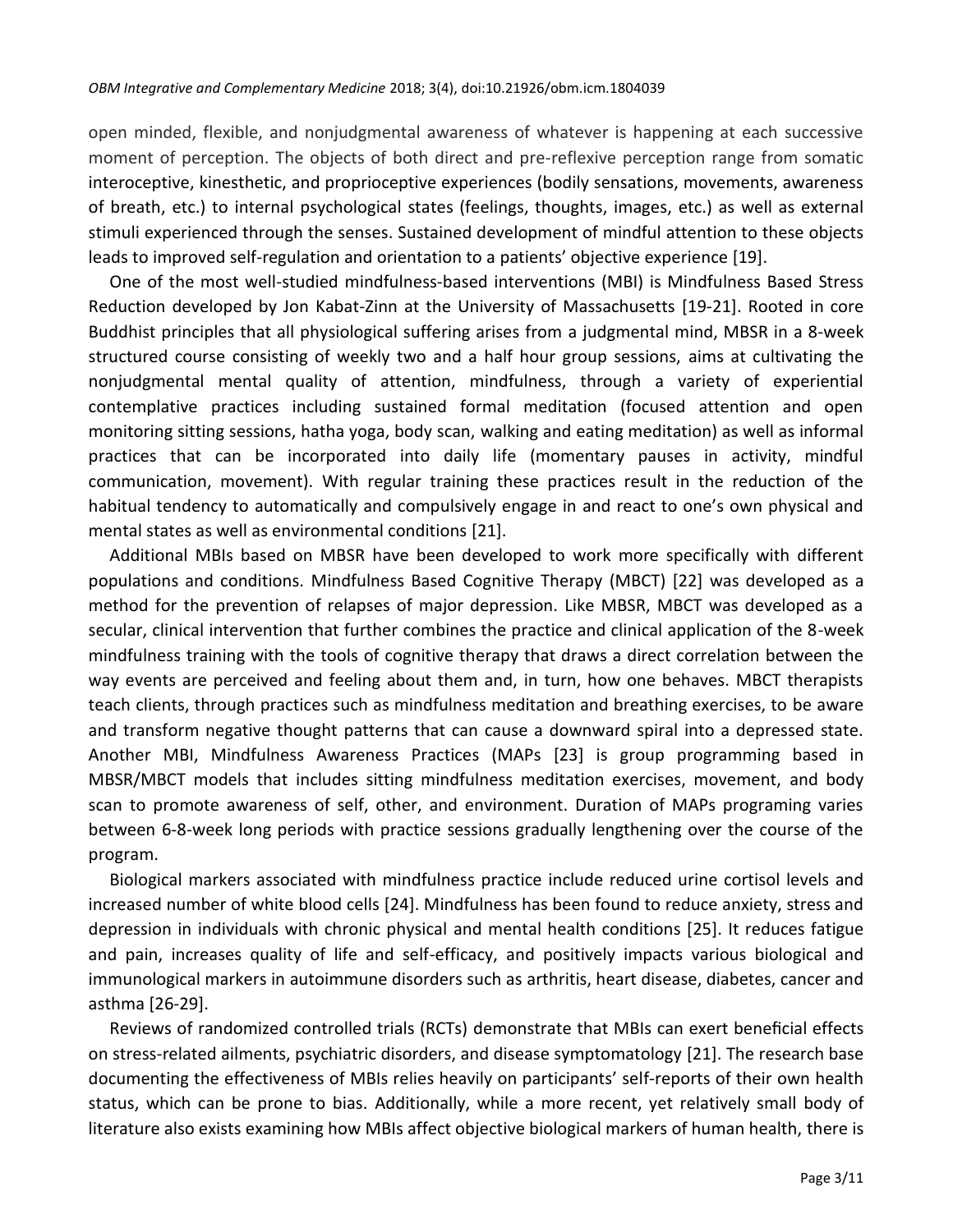no comprehensive literature reviews conducted to evaluate how mindfulness meditation influences biological processes that are most centrally involved in disease pathogenesis. Markers of immune system activity are particularly relevant in this context, given that immune system dynamics have been implicated in several major mental and physical health problems, including asthma, rheumatoid arthritis, metabolic disorders, neurodegenerative disorders, certain types of cancer, and SLE. Therefore, in the present review, we examined the question of whether MBIs can influence peripheral biomarkers of immune system activity associated with symptoms that are typically gathered via selfreport from patients suffering from autoimmune disorders.

## **3. Methodology**

## *3.1 Study Design*

To test our hypothesis that MBIs can be used for autoimmune disorders and will impact physiology in a positive manner, we conducted a review of the use and impact of mindfulness based or mindbody interventions in patients with symptoms associated with the autoimmune disorders with a focus on SLE. Utilizing the PubMed and OVID databases in the summer of 2016, we searched the following specific terms: Systemic Lupus Erythematosus; SLE; mindfulness; mind-body interventions; yoga; fatigue; pain; poor immunological status, and cross referenced with physiological terms: Cytokines; Chemokines; inflammatory response; immunological response; genetic. Our criteria for inclusion included that the article had to clearly focus on a clinical application of mindfulness or mind-body interventions administered to human patients with symptoms of SLE, include minimal information regarding the impact on immunological functioning, inflammation or other relevant biological aspect of SLE disease process, be written in or translated into English, and not be a single case design. After reading each manuscript, we followed up by obtaining all relevant articles referenced, and eventually obtained 21 studies which met our criteria.

## *3.2 Results*

Of the 21 studies reviewed, 10 used a standard Mindfulness Based Stress Reduction (MBSR) intervention [30-39], 5 used adapted versions of MBSR or Mindfulness Based Cognitive Therapy (MBCT) [40-44], 2 used Mindful Awareness Practices (MAPS) [45, 46], 3 used customized Mindfulness Based Interventions (MBI) [47-49] and one used a residential mindfulness retreat [50]. The largest number of studies used MBSR as the contemplative intervention. All studies included autoimmune disorders and symptoms common to such. There were 943 total subjects in these 10 studies, with predominantly female participants. They included participants suffering from respiratory infections, HIV+, and rheumatoid arthritis, and explored the effects of MBSR on various biological, immunological, and psychological parameters. Changes in biological/immunological markers were observed in 8 out of the 10 MBSR studies [31-33, 35-39] with 2 MBSR studies reporting no significant changes [30, 34]. In terms of psychological functioning, 8 studies reported improvements in psychological functioning [30-32, 34, 36-38], 1 study did not measure these changes [35], and 1 found no changes [33]. These results support that non-pharmacological treatment can positively impact psychological functioning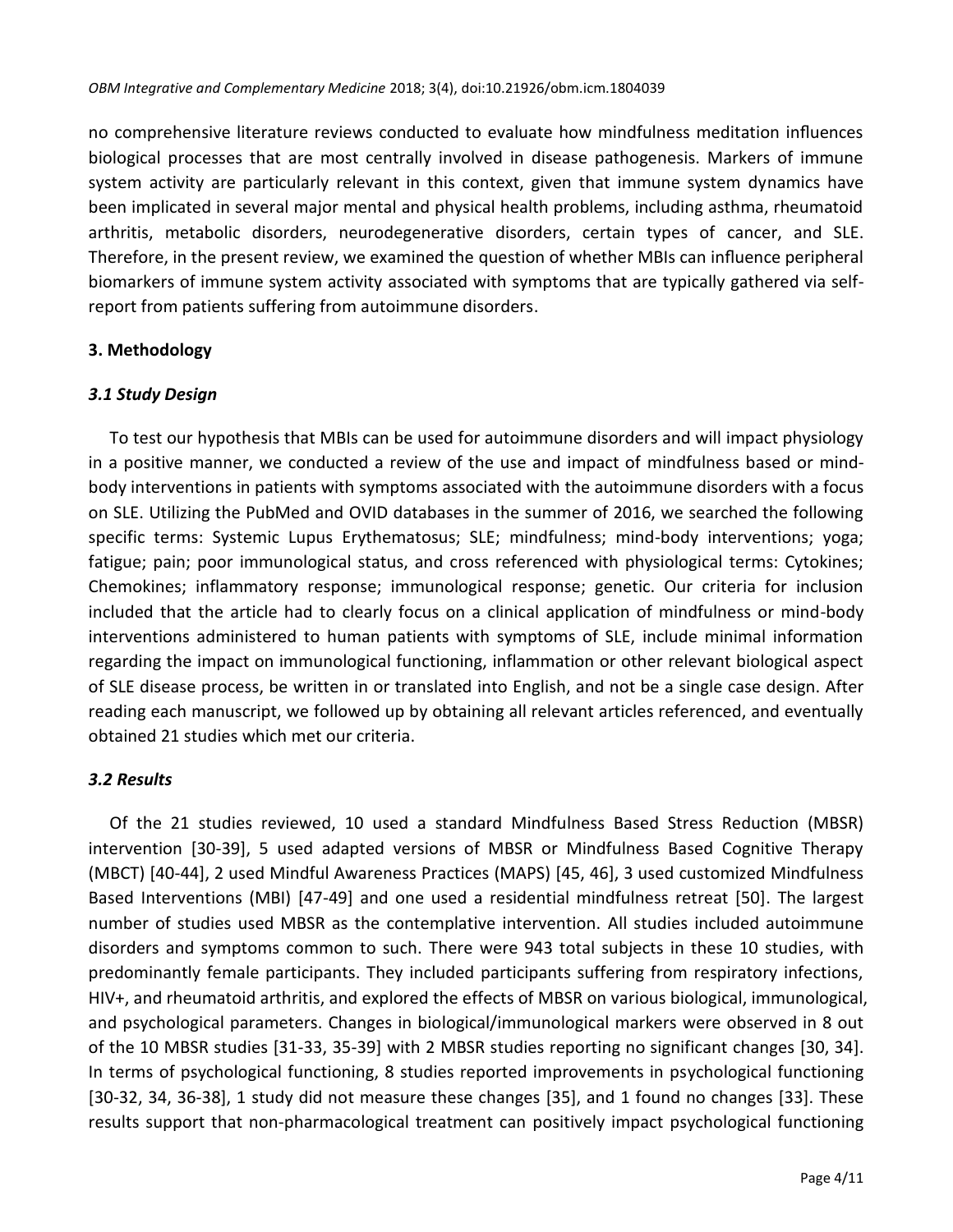as well as biological markers and may thus be used to complement standard medical treatment. Five studies used an adapted version of MBSR/MBCT and included 530 participants [40-44], of which more than 80% were females. These studies included patients suffering from rheumatoid arthritis and breast cancer patients. Out of these studies, 3 reported positive changes in immune markers associated with reductions in disease symptomatology and disease progression [44, 48, 49]. Two studies reported improvements in pain, self-efficacy, and other psychological outcomes [40, 42] while an additional two studies reported no change in psychological outcomes [43, 47] and one study that did not assess psychological functioning [41].

Two studies used Mindful Awareness Practices (MAPs) and included 88 total participants with more than 80% female participants [45, 46]. These studies included people with sleep disturbances and breast cancer survivors. Both of these studies found improvements in immunological markers which indicates that biological markers can be altered by using mindful awareness practices. Both studies also reported improvements in sleep quality and sleep disturbances and other psychological outcomes. Three studies incorporated different components of mindfulness with varied duration to target immune markers in normal samples, obese women, and in patients with ulcerative colitis [31, 33, 48]. These studies included 137 participants and 72% were females; one study included 100% obese women. All studies found changes in immunological markers, of which two studies reported an increase in telomerase activity and one study reported decrease in TNF- $\alpha$  which suggests that even integrating different components of mindfulness and varying duration from a standard MBSR program can result in improvements of biological markers. In fact, all three studies increased the duration of their intervention which also indicates that spending more hours and weeks in mindfulness may show greater improvements in the outcomes. Similarly, all three studies have reported improvements in mental health, perceived control, and quality of life. This may lend support for the idea that increasing the duration of the intervention may result in more beneficial outcomes.

Although varied immunological markers were measured in these selected studies, there is evidence that MAPs, MBSR, and mind-body therapy all have a significant effect on decreasing TNFalpha levels. In the HIV population both Creswell et al. [35] and Seyed Alinaghi et al. [32] noted significant increases in CD4+ T lymphocyte activity after MBSR treatment. Furthermore, changes in T cell activity was noted outside the HIV population by Lengacher et al. [41] following similar MBSR treatment. NF-kB concentrations appears to be responsive to MAPs as well as MBSR according to three studies. Telomerase activity is noted to increase after mindfulness-based interventions [48]. One study noted an increase in IL-10 activity following MBSR, but there exists contradicting evidence involving IL-8. IL-6 is measured in five studies but only in Bower et al. [46] is there a measurable decrease after MAPs. In the four other studies looking at MBSR and MBCT there appears to be no effect on IL-6 concentrations.

#### **4. Discussion**

In our review of the current literature on treatment with MBSR, adapted versions of MBSR/MBCT, and MAPs as contemplative interventions for patients suffering from autoimmune disease processes or symptoms similar to such, we found a correlation with respective biomarker changes and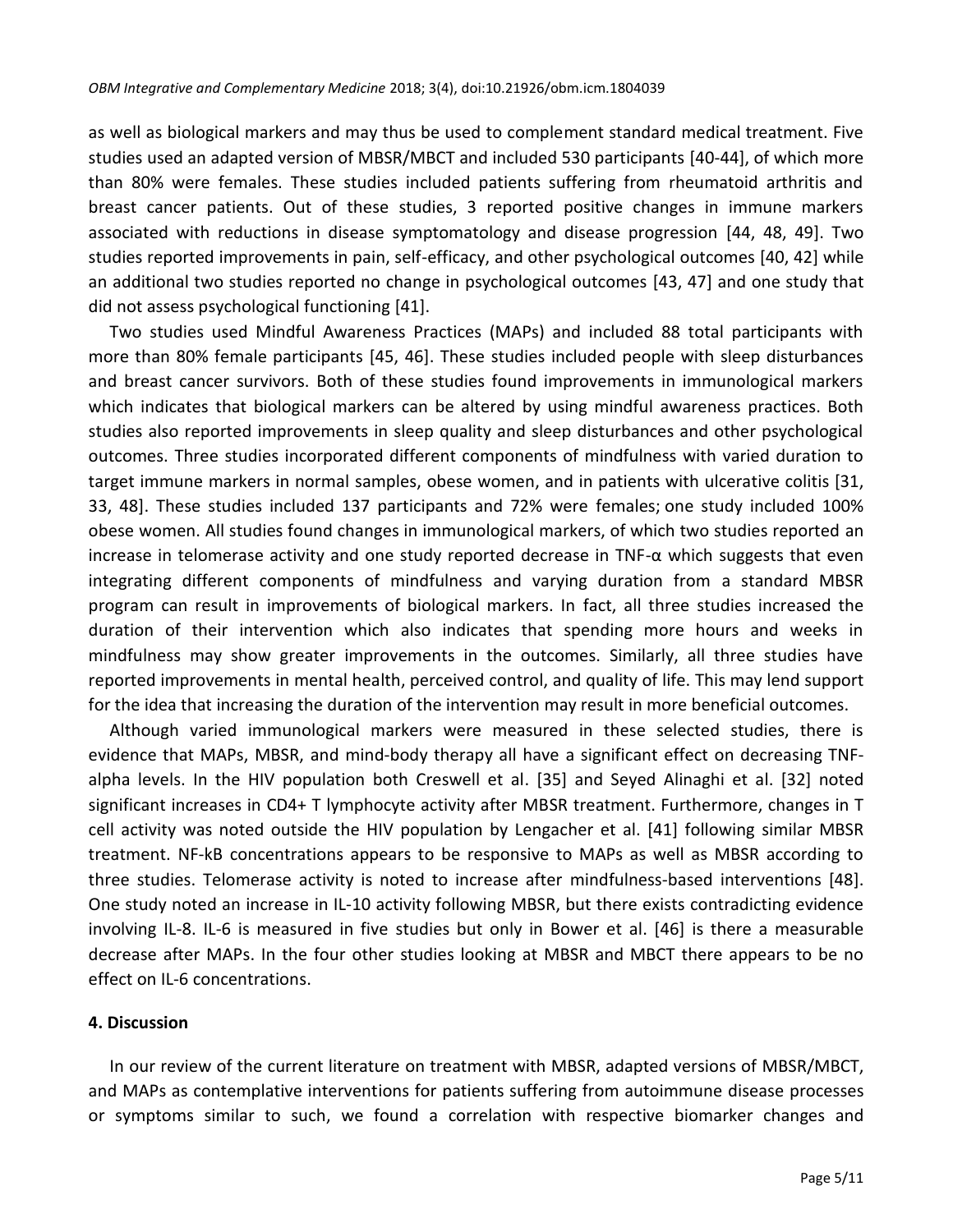improvements in psychological functioning for subjects in a majority of studies that assessed these parameters. There are additional notable limitations to the generalizability of the above conclusions. The gender of patients is significantly skewed with some studies consisting of 80% female patients. There appears to be general consensus regarding the psychological benefits of mindfulness-based interventions correlated with improvements in the occurrence of negative emotions including anxiety, stress, and increased experiences of positive emotions including optimism, feelings of support, and better coping in a variety of treatment lengths and variations. The relationship between mindfulnessbased interventions and various physiological markers of disease activity is not as clear. This is exemplified in the Zautra et al. [42] study which show inconsistent evidence regarding expected IL-6 response for different modalities of mindfulness interventions. These findings suggest that there is no consensus that increasing emotional regulation positively impacts cytokine activation. Principle questions still remain regarding the underlying mechanisms that dictate the complex immunologic cascade and its responses to mindfulness intervention that lead to the detected biomarker changes. Additionally, factors such as previous psychiatric history, age, baseline health, baseline behavior (i.e. sleep and diet), and adherence to therapy have all been proposed as potential confounders to observed biomarker changes resulting after mindfulness therapies.

Another limitation is the variable quality of the studies reviewed in this manuscript. Notable within most of the studies are the small study sizes that are not necessarily powered to answered to key questions. For example, in Zautra et al. [42], we find too few subjects to provide reliable analysis regarding biomarker changes once subgroups accounting for previous depression history were made. In Seyed Alinaghi et al. [32], key questions regarding CD4 responses were inconclusive due to inconsistent blood sampling, poor randomization procedures, and the lack of a control group for the MBSR group. In the Moynihan et al. [38] study, biomarker changes could not be completely interpreted due to the lack of baseline antibody measurements and appropriate controls for biomarker changes.

Despite the above limitations, the results of these studies do appear to support that MBIs are not harmful and may have a positive impact on patient outcomes. Studies that show MBSR affecting immune pathways involving TNF-alpha, IL-10, modulations in T-Cell activity demonstrate potential pertinence to immune pathways implicated in autoimmune mechanisms of SLE and other diseases [39, 42, 46, 50]. Together these studies offer initial evidence that MBSR and its variants may be a positive addition to pharmacotherapy, may promote psychological well-being, and potentially enhance physiologic and immunologic responses.

We propose that information collected in this review can be incorporated to augment existing interventions for patients with autoimmune disorders or related symptoms, with a design to target the specific symptoms and underlying immune pathways and markers, while also honoring the limitations of the patient population. For example, interventions associated with longer sessions and longer duration of intervention may be more impactful, but may be less well tolerated by individuals who are in pain or have limited mobility. Thus, finding a length of intervention that can positively impact physiological markers yet be tolerated by patients is important and may involve reducing the 8-week length of traditional MBSR. Additionally, adapting the yoga or other physical components of traditional MBSR may be needed in order to accommodate patients with limited mobility. Designing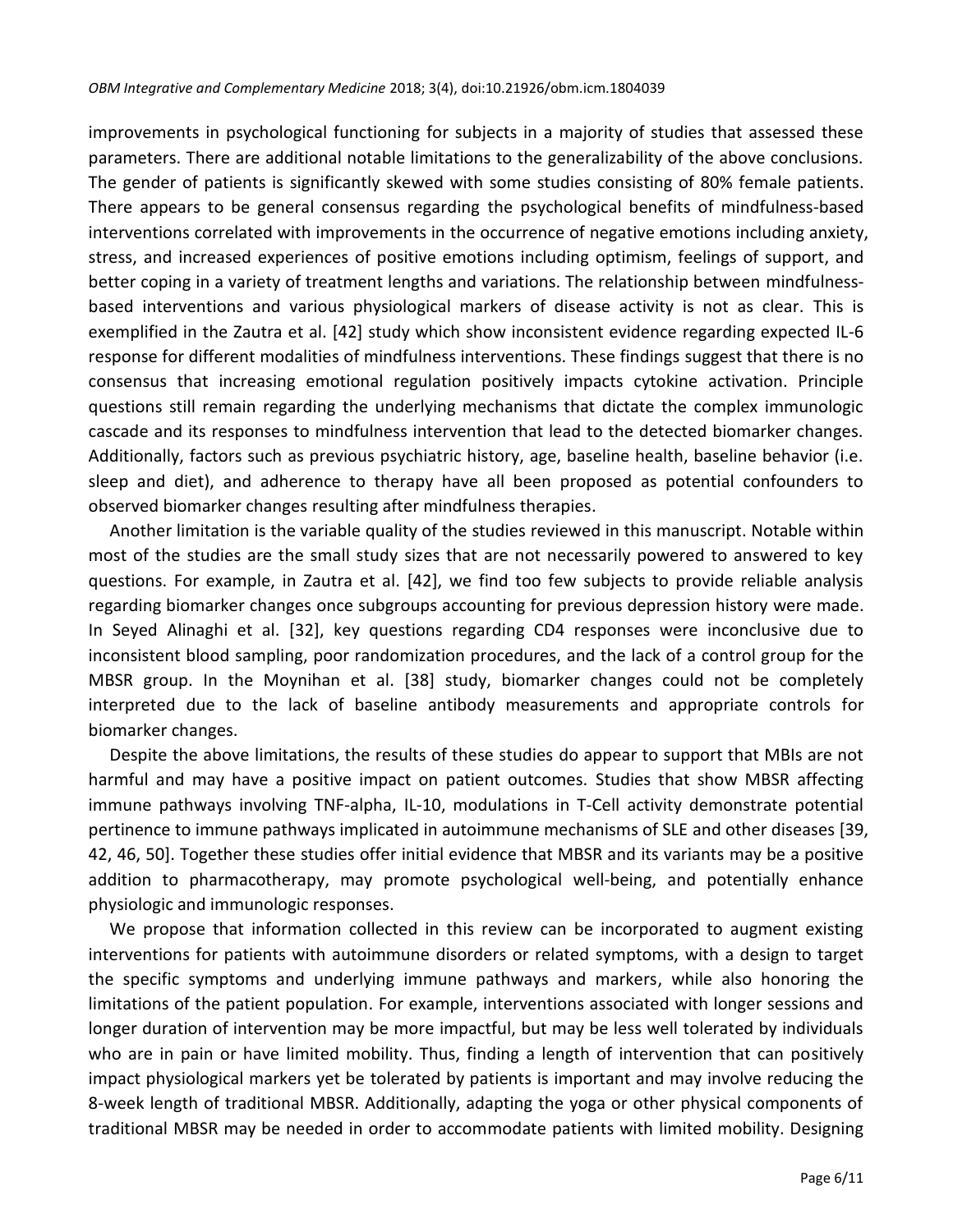an effective yet accessible MBI for this patient population is a challenge, and our hope is that this manuscript may begin to help inform such research, despite its not insignificant limitations.

## **Acknowledgments**

NA.

# **Author Contributions**

JKP designed the study and all authors (JKP, DC, NA, JMP, NL, YRX, SM, NS, PK, JL, LH) helped conduct the literature review, write up the results, and edit multiple versions of the manuscript and the final manuscript.

## **Funding**

NA.

# **Competing Interests**

The authors have declared that no competing interests exist.

## **References**

- 1. Ganapathy S, Vedam V, Rajeev V, Arunachalam R. Autoimmune disorders-immunopathogenesis and potential therapies. J Young Pharm. 2017; 9: 14-22.
- 2. Nakawaza DJ. The Autoimmune epidemic. Simon & Schuster, NY: NY; 2008.
- 3. Kim H, Patel KG, Orosz E, [Kothari](https://www.ncbi.nlm.nih.gov/pubmed/?term=Kothari%20N%5BAuthor%5D&cauthor=true&cauthor_uid=27598396) N, [Demyen, MF,](https://www.ncbi.nlm.nih.gov/pubmed/?term=Demyen%20MF%5BAuthor%5D&cauthor=true&cauthor_uid=27598396) [Pyrsopoulos N,](https://www.ncbi.nlm.nih.gov/pubmed/?term=Pyrsopoulos%20N%5BAuthor%5D&cauthor=true&cauthor_uid=27598396) [et](https://www.ncbi.nlm.nih.gov/pubmed/?term=Ahlawat%20SK%5BAuthor%5D&cauthor=true&cauthor_uid=27598396) al. Time trends in the prevalence of celiac disease and gluten-free diet in the US population. [JAMA Intern Med,](http://jamanetwork.com/journals/jamainternalmedicine/article-abstract/2547202) 2016; 176: 1716-1717.
- 4. Kivity S, Agmon-Levin N, Zandman-Goddard G, Chapman J, Shoenfeld Y. Neuropsychiatric lupus: a mosaic of clinical presentations. BMC Med. 2015; 13: 43.
- 5. Kayser MS, Dalmau J. The emerging link between autoimmune disorders and neuropsychiatric disease. J Neuropsychiatry Clin Neurosci. 2011; 23: 90-97.
- 6. Weiss DB, Dyrud J, House RM, Beresford TP. Psychiatric manifestations of autoimmune disorders. Curr Treat Options Neurol. 2005; 7: 413-417.
- 7. Nishimura K, Omori M, Katsumata Y, Sato E, Kawaguchi Y, Harigai M, et al. Psychological distress in corticosteroid-naive patients with systemic Lupus Erythematosus: a prospective cross-sectional study. Lupus. 2016; 25: 463-471.
- 8. Conti F, Alessandri C, Bompane D, et al. Autoantibody profile in systemic Lupus Erythematosus with psychiatric manifestations: a role for anti-endothelial-cell antibodies. Arthritis Res Ther. 2004; 6: R366-R372.
- 9. West SG, Emlen W, Wener MH, Kotzin BL. Neuropsychiatric lupus erythematosus: A 10-year prospective study on the value of diagnostic tests. Am J Med. 1995; 99: 153-163.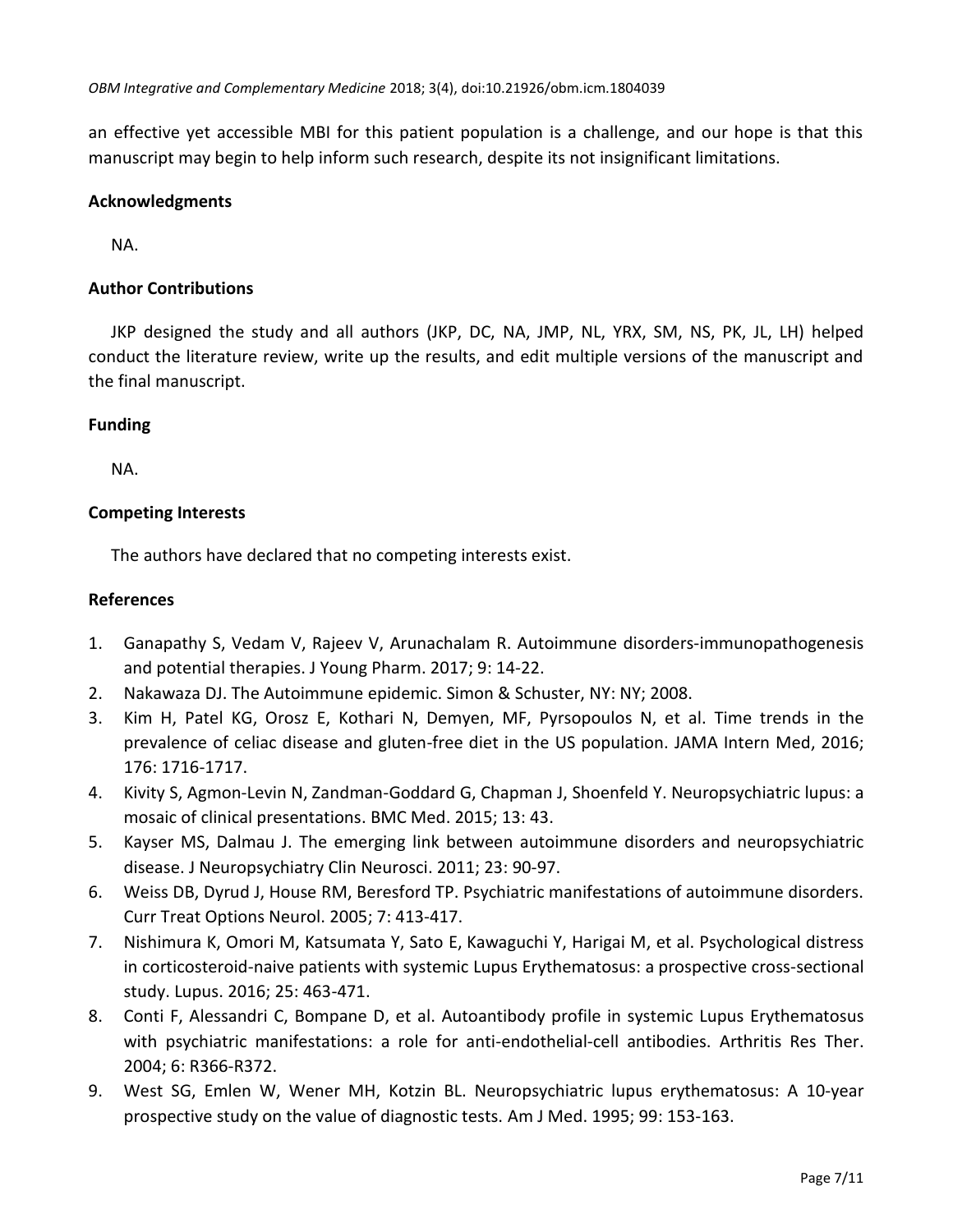- 10. Jafri K, Patterson SL, Lanata C. Central nervous system manifestations of systemic lupus erythematosus. [Rheum Dis Clin North Am.](https://www.ncbi.nlm.nih.gov/pubmed/29061240) 2017; 43: 531-545.
- 11. Brown RT, Shaftman SR, Tilley BC, et al. The health education for lupus patients study: A randomized controlled cognitive-behavioral intervention targeting psychosocial adjustment and quality of life in adolescent females with systemic lupus erythematosus. Am J Med Sci. 2012; 344: 274-282.
- 12. Senders A, Wahbeh H, Spain R, Shinto L. Mind-Body medicine for multiple sclerosis: A systematic review. Autoimmune Dis. 2012; 2012: 567324. doi:10.1155/2012/567324.
- 13. Navarrete-Navarrete N, Peralta-Ramirez MI, Sabio-Sanchez JM, et al. Efficacy of cognitive behavioural therapy for the treatment of chronic stress in patients with lupus erythematosus: A randomized controlled trial. Psychother Psychosom. 2010; 79: 107-115.
- 14. Williams EM, Zhang J, Anderson J, Bruner L, Tumiel-Berhalter L. Social support and self-reported stress levels in a predominantly African American sample of women with systemic Lupus Erythematosus. Autoimmune Dis. 2015; 2015: 401620.
- 15. Mohr DC, Goodkin DE, Islar J, Hauser SL, Genain CP. Treatment of depression Is associated with suppression of nonspecific and antigen-specific TH1 responses in multiple sclerosis. Arch Neurol. 2001; 58: 1081-1086.
- 16. Zhang J, [Wie W,](https://www.ncbi.nlm.nih.gov/pubmed/?term=Wei%20W%5BAuthor%5D&cauthor=true&cauthor_uid=22570339) Wang CM. Effects of psychological interventions for patients with systemic lupus erythematosus: A systematic review and meta-analysis. Lupus. 2012; 21: 1077-1087.
- 17. [Moreira](https://www.ncbi.nlm.nih.gov/pubmed/?term=Moreira%20FP%5BAuthor%5D&cauthor=true&cauthor_uid=26198931) FP, [Cardoso TA,](https://www.ncbi.nlm.nih.gov/pubmed/?term=Cardoso%20Tde%20A%5BAuthor%5D&cauthor=true&cauthor_uid=26198931) [Mondin TC,](https://www.ncbi.nlm.nih.gov/pubmed/?term=Mondin%20TC%5BAuthor%5D&cauthor=true&cauthor_uid=26198931) [Souza LD,](https://www.ncbi.nlm.nih.gov/pubmed/?term=Souza%20LD%5BAuthor%5D&cauthor=true&cauthor_uid=26198931) [Silva](https://www.ncbi.nlm.nih.gov/pubmed/?term=Silva%20R%5BAuthor%5D&cauthor=true&cauthor_uid=26198931) R, [Jansen](https://www.ncbi.nlm.nih.gov/pubmed/?term=Jansen%20K%5BAuthor%5D&cauthor=true&cauthor_uid=26198931) K, [Oses JP,](https://www.ncbi.nlm.nih.gov/pubmed/?term=Oses%20JP%5BAuthor%5D&cauthor=true&cauthor_uid=26198931) [Wiener CD.](https://www.ncbi.nlm.nih.gov/pubmed/?term=Wiener%20CD%5BAuthor%5D&cauthor=true&cauthor_uid=26198931) The effect of proinflammatory cytokines in Cognitive Behavioral Therapy. J Neuroimmunol. 2015; 285: 143-146.
- 18. Rosenzweig S, [Greeson JM,](https://www.ncbi.nlm.nih.gov/pubmed/?term=Greeson%20JM%5BAuthor%5D&cauthor=true&cauthor_uid=20004298) [Reibel](https://www.ncbi.nlm.nih.gov/pubmed/?term=Reibel%20DK%5BAuthor%5D&cauthor=true&cauthor_uid=20004298) DK, [Green JS,](https://www.ncbi.nlm.nih.gov/pubmed/?term=Green%20JS%5BAuthor%5D&cauthor=true&cauthor_uid=20004298) [Jasser SA,](https://www.ncbi.nlm.nih.gov/pubmed/?term=Jasser%20SA%5BAuthor%5D&cauthor=true&cauthor_uid=20004298) [Beasley](https://www.ncbi.nlm.nih.gov/pubmed/?term=Beasley%20D%5BAuthor%5D&cauthor=true&cauthor_uid=20004298) D. Mindfulness-based stress reduction for chronic pain conditions: Variation in treatment outcomes and role of home meditation practice. J Psychosom Res. 2010; 68: 29-36.
- 19. Kabat-Zinn J. [An out-patient program in Behavioral Medicine for chronic pain patients based on](http://www.umassmed.edu/cfm/bibliography/abstracts/abstracts1.cfm)  the practice of mindfulness meditation: [Theoretical considerations and preliminary results.](http://www.umassmed.edu/cfm/bibliography/abstracts/abstracts1.cfm) Gen Hosp Psychiatry. 1982; 4: 33-47.
- 20. Rosenzweig S, Greeson JM, Reibel DK, Green JS, Jasser SA, Beasley D. Mindfulness-based stress reduction for chronic pain conditions: Variation in treatment outcomes and role of home meditation practice. J Psychosom Res. 2010; 68: 29-36.
- 21. Escuriex BF, Labbé EE. Health care providers' mindfulness and treatment outcomes: A critical review of the research literature. Mindfulness. 2011; 2: 242-253.
- 22. Segal ZV, Walsh KM. Mindfulness-based cognitive therapy for residual depressive symptoms and relapse prophylaxis. Curr Opin Psychiatry. 2016; 29: 7-12.
- 23. Carlson LE. Mindfulness-based interventions for physical conditions: A narrative review evaluating levels of evidence. ISRN Psychiatry. 2012; 2012: 651583. doi:10.5402/2012/651583
- 24. Carlson LE, Speca M, [Faris](https://www.ncbi.nlm.nih.gov/pubmed/?term=Faris%20P%5BAuthor%5D&cauthor=true&cauthor_uid=17521871) P, [Patel KD.](https://www.ncbi.nlm.nih.gov/pubmed/?term=Patel%20KD%5BAuthor%5D&cauthor=true&cauthor_uid=17521871) One year pre-post intervention follow-up of psychological, immune, endocrine and blood pressure outcomes of mindfulness-based stress reduction (MBSR) in breast and prostate cancer outpatients. Brain Behav Immun. 2007; 21: 1038-7049.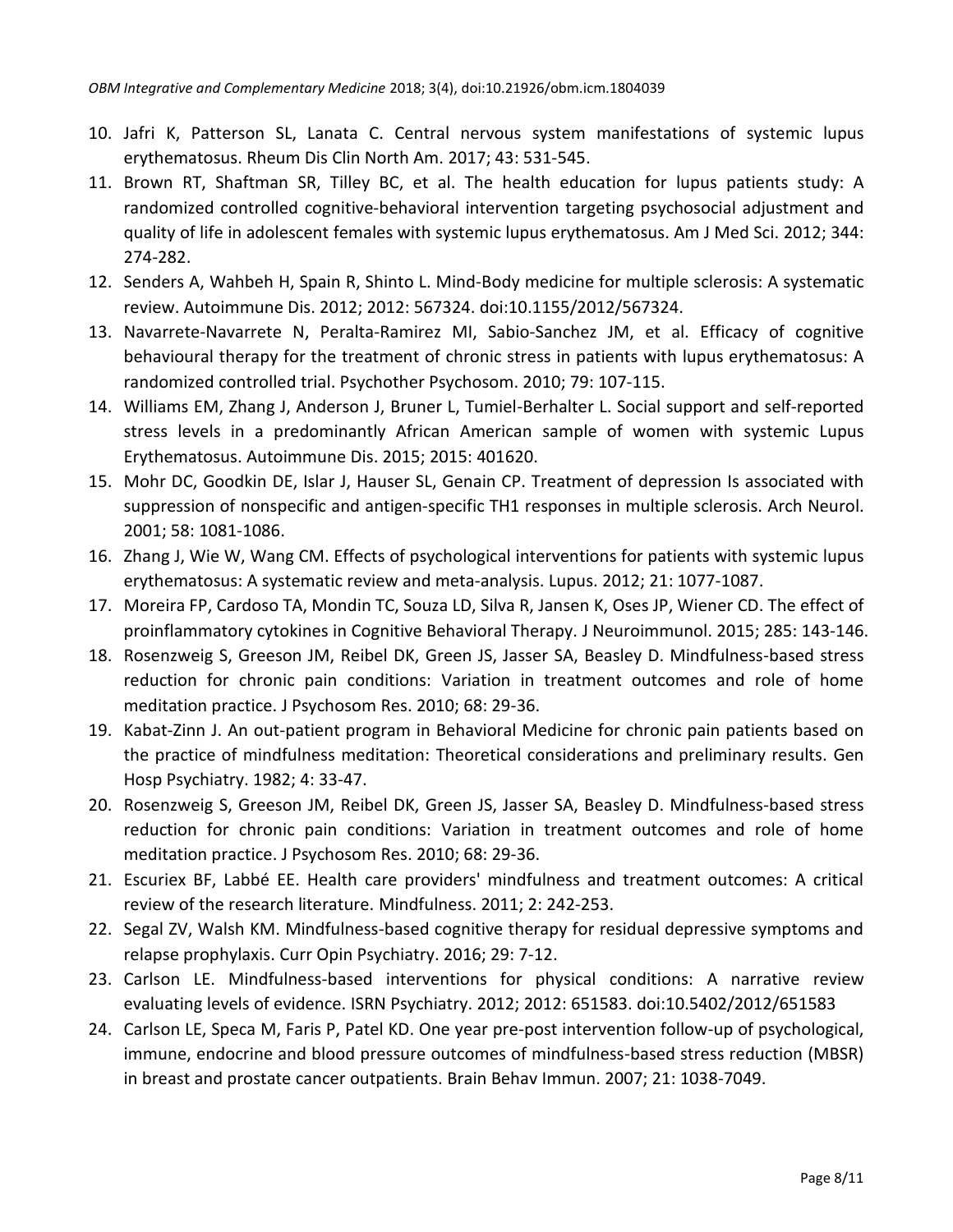- 25. Fjorback LO, [Arendt](https://www.ncbi.nlm.nih.gov/pubmed/?term=Arendt%20M%5BAuthor%5D&cauthor=true&cauthor_uid=21534932) M, Ornbol E, [Fink](https://www.ncbi.nlm.nih.gov/pubmed/?term=Fink%20P%5BAuthor%5D&cauthor=true&cauthor_uid=21534932) P, [Walach](https://www.ncbi.nlm.nih.gov/pubmed/?term=Walach%20H%5BAuthor%5D&cauthor=true&cauthor_uid=21534932) H. Mindfulness-based stress reduction and mindfulness-based cognitive therapy: a systematic review of randomized controlled trials. Acta Psychiatr Scand. 2011; 124: 102-119.
- 26. Hecht FM, Moskowitz JT, Moran P, Epel ES, Bacchetti P, Acree M, et al. A randomized, controlled trial of mindfulness-based stress reduction in HIV infection. Brain Behav Immun. 2018; 73: 331- 339.
- 27. Prothero L, Barley E, Galloway J, Georgopoulou S, Sturt J. [The evidence base for psychological](https://www.ncbi.nlm.nih.gov/pubmed/29573593)  [interventions for rheumatoid arthritis: A systematic review of reviews.](https://www.ncbi.nlm.nih.gov/pubmed/29573593) Int J Nurs Stud. 2018; 82: 20-29.
- 28. Househam AM, Peterson CT, Mills PJ, Chopra D. The effects of stress and meditation on the immune system. Adv Mind Body Med. 2017; 31: 10-25.
- 29. Brown RT, Shaftman SR, Tilley BC, et al. The health education for lupus patients study: A randomized controlled cognitive-behavioral intervention targeting psychosocial adjustment and Quality of Life in Adolescent Females with Systemic Lupus Erythematosus. Am J Med Sci. 2012; 344: 274-282.
- 30. Hayney MS, Coe CL, Muller D. Age and psychological influences on immune responses to trivalent inactivated influenza vaccine in the meditation or exercise for preventing acute respiratory infection (MEPARI) trial. Hum Vaccin Immunother. 2014; 10: 83-91.
- 31. Barrett B, Hayney MS, Muller D. Meditation or exercise for preventing acute respiratory infection: a randomized controlled trial. Ann Fam Med. 2012; 10: 337-346.
- 32. Seyed-Alinaghi S, Jam S, Foroughi M. Randomized controlled trial of mindfulness-based stress reduction delivered to human immunodeficiency virus-positive patients in Iran: Effects on CD4(+) T lymphocyte count and medical and psychological symptoms. Psychosom Med. 2012; 74: 620- 627.
- 33. Jedel S, Hoffman A, Merriman P. A randomized controlled trial of mindfulness-based stress reduction to prevent flare-up in patients with inactive ulcerative colitis. Digestion. 2014; 89: 142- 155.
- 34. Fogarty FA, Booth RJ, Gamble GD. The effect of mindfulness-based stress reduction on disease activity in people with rheumatoid arthritis: a randomised controlled trial. Ann Rheum Dis. 2015; 74: 472-474.
- 35. Creswell JD, Myers HF, Cole SW, Irwin MR. Mindfulness meditation training effects on CD4+ T lymphocytes in HIV-1 infected adults: a small randomized controlled trial. Brain Behav Immun. 2009; 23: 184-188.
- 36. Creswell JD, Irwin MR, Burklund LJ. Mindfulness-based stress reduction training reduces loneliness and pro-inflammatory gene expression in older adults: a small randomized controlled trial. Brain Behav Immun. 2012; 26: 1095-1101.
- 37. Rosenkranz MA, Davidson RJ, Maccoon DG. A comparison of mindfulness-based stress reduction and an active control in modulation of neurogenic inflammation. Brain Behav Immun. 2013; 27: 174-184.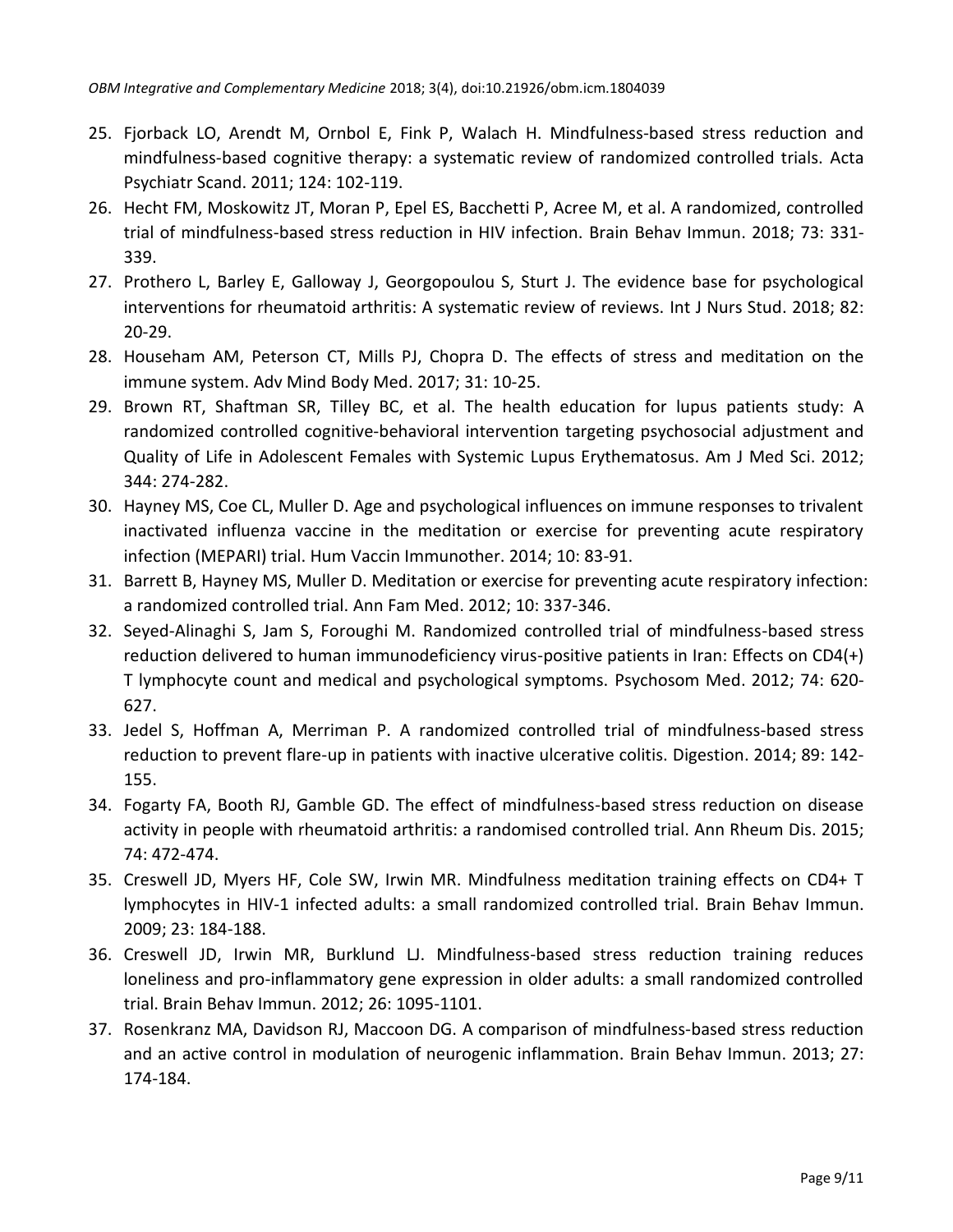- 38. Moynihan JA, Chapman BP, Klorman R. Mindfulness-based stress reduction for older adults: effects on executive function, frontal alpha asymmetry and immune function. Neuropsychobiology. 2013; 68: 34-43.
- 39. Davidson RJ, Kabat-Zinn J, Schumacher J. Alterations in brain and immune function produced by mindfulness meditation. Psychosom Med. 2003; 65: 564-570.
- 40. Oken BS, Fonareva I, Haas M. Pilot controlled trial of mindfulness meditation and education for dementia caregivers. J Altern Complement Med. 2010; 16: 1031-1038.
- 41. Lengacher CA, Reich RR, Kip KE. Influence of mindfulness-based stress reduction (MBSR) on telomerase activity in women with breast cancer (BC). Biol Res Nurs. 2014; 16: 438-447.
- 42. Zautra AJ, Davis MC, Reich JW. Comparison of cognitive behavioral and mindfulness meditation interventions on adaptation to rheumatoid arthritis for patients with and without history of recurrent depression. J Consult Clin Psychol. 2008; 76: 408-421.
- 43. Carlson LE, Beattie TL, Giese-Davis J. Mindfulness-based cancer recovery and supportive expressive therapy maintain telomere length relative to controls in distressed breast cancer survivors. Cancer. 2015; 121: 476-484.
- 44. Gonzalez-Garcia M, Ferrer MJ, Borras X. Effectiveness of mindfulness-based cognitive therapy on the quality of life, emotional status, and CD4 cell count of patients aging with HIV infection. AIDS Behav. 2014; 18: 676-685.
- 45. Black DS, Slavich GM. Mindfulness meditation and the immune system: A systematic review of randomized controlled trials. Ann N Y Acad Sci. 2016; 1373: 13-24.
- 46. Bower JE, Crosswell AD, Stanton AL. Mindfulness meditation for younger breast cancer survivors: a randomized controlled trial. Cancer. 2015; 121: 1231-1240.
- 47. Malarkey WB, Jarjoura D, Klatt M. Workplace based mindfulness practice and inflammation: a randomized trial. Brain Behav Immun. 2013; 27: 145-154.
- 48. Daubenmier J, Lin J, Blackburn E. Changes in stress, eating, and metabolic factors are related to changes in telomerase activity in a randomized mindfulness intervention pilot study. Psychoneuroendocrinology. 2012; 37: 917-928.
- 49. Elsenbruch S, Langhorst J, Popkirowa K. Effects of mind-body therapy on quality of life and neuroendocrine and cellular immune functions in patients with ulcerative colitis. Psychother Psychosom. 2005; 74: 277-287.
- 50. Jacobs TL, Epel ES, Lin J. Intensive meditation training, immune cell telomerase activity, and psychological mediators. Psychoneuroendocrinology. 2011; 36: 664-681.